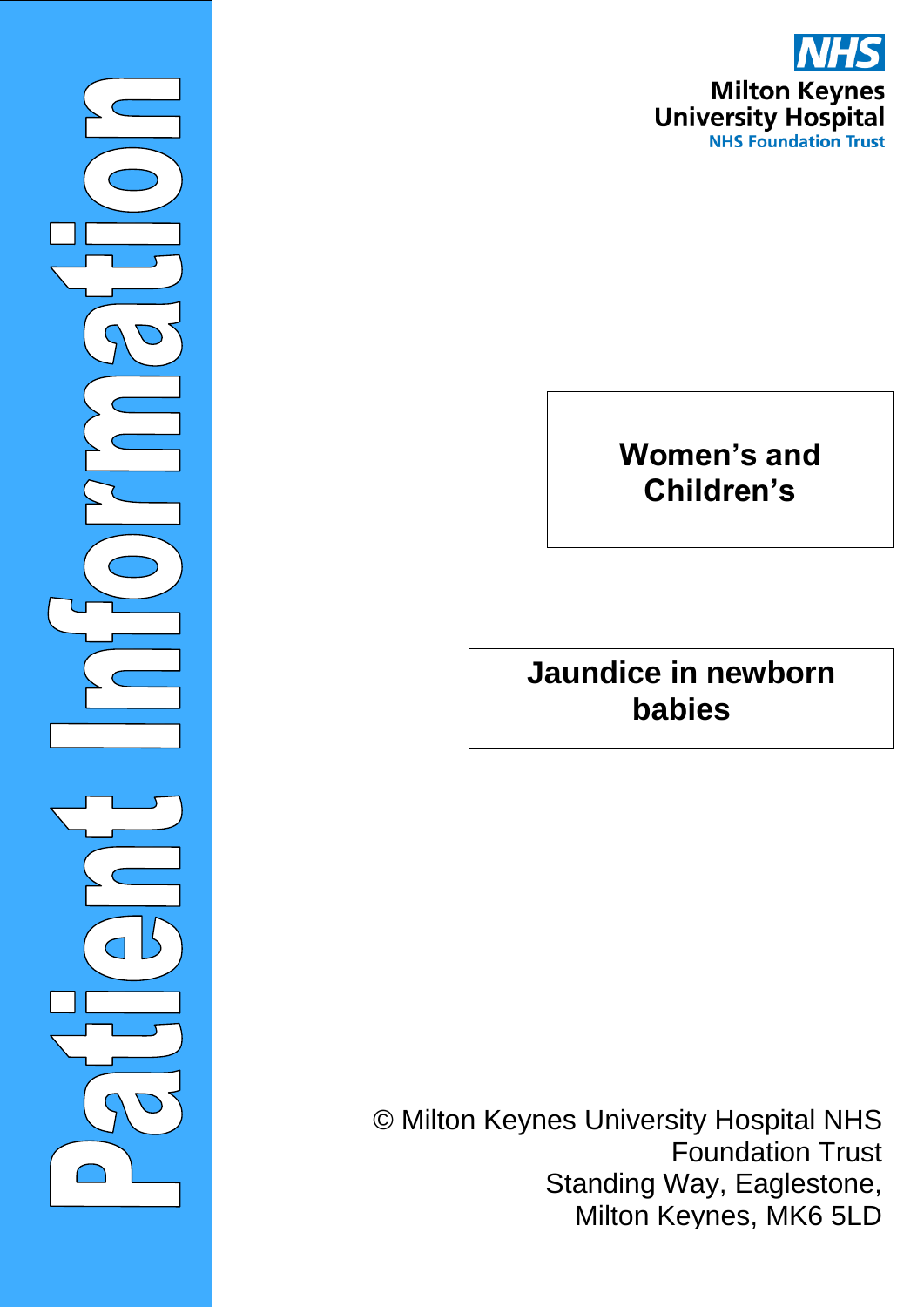# **What is jaundice?**

Jaundice is the name given to yellowing of the skin and the whites of the eyes. Jaundice in newborn babies is very common, is usually harmless and usually clears up on its own after 10–14 days.

Newborn babies produce large quantities of the pigment bilirubin. This is the substance that gives the yellow colour to the skin and whites of the eyes. Bilirubin is a product of the breakdown of red blood cells. It is normally processed by the liver and passed out of the body through the bowels in stools (faeces). The skin and eyes turn yellow in jaundice because there is an increased amount of bilirubin in the body.

Most babies who develop jaundice do not need treatment or extra monitoring. However, a few babies will develop very high levels of bilirubin, which can be harmful if not treated. In rare cases, it can cause brain damage.

# **Which babies are more likely to develop jaundice that needs treatment?**

The following babies are more likely to develop jaundice that needs treatment:

 babies who were born early (at less than 38 weeks of pregnancy)

Milton Keynes University Hospital NHS Foundation Trusts checks and reviews links and content to external websites at the time patient information goes to print. Please note, links and content on external websites may be changed, updated, or removed.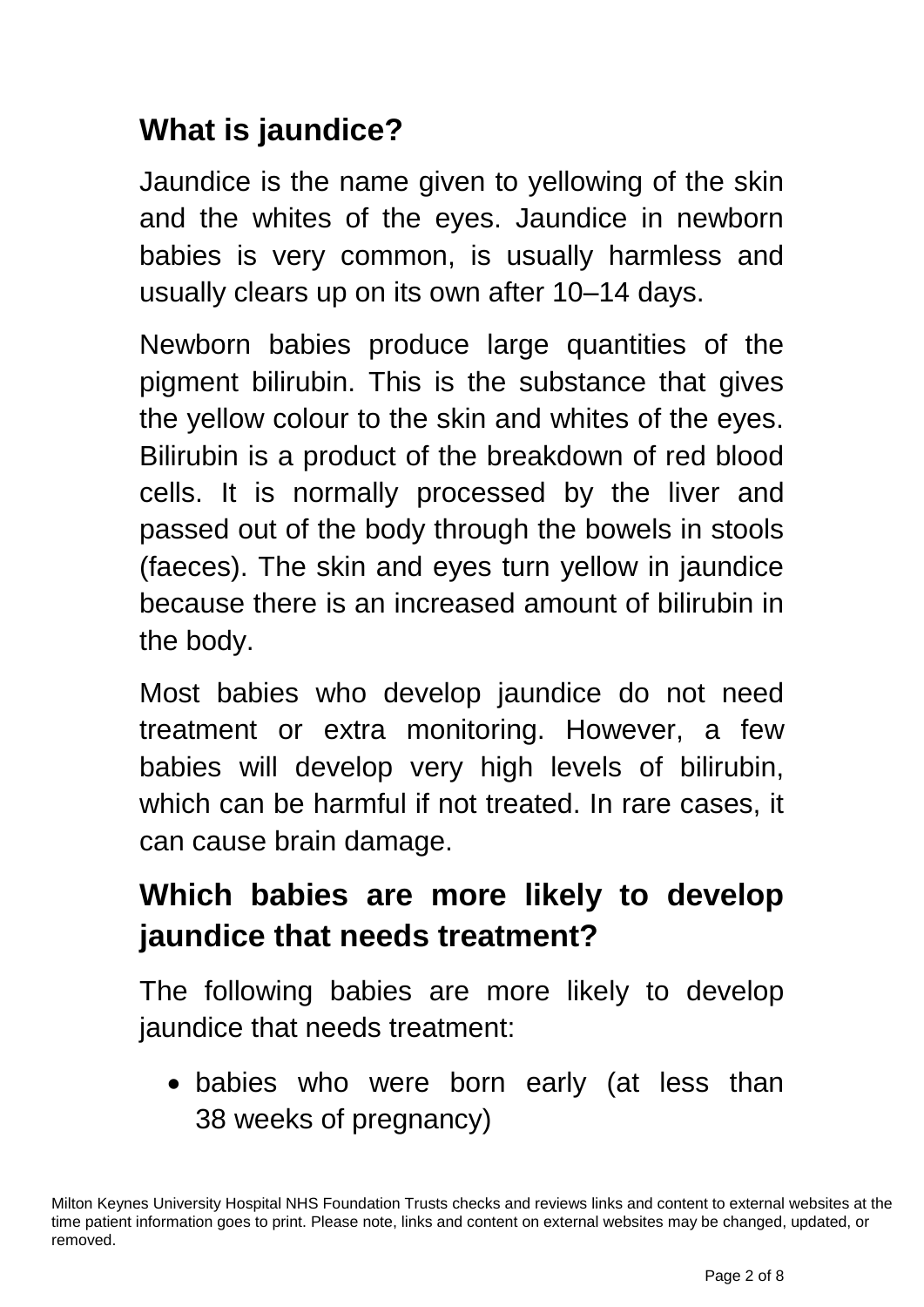- babies who have a brother or sister who had jaundice that needed treatment as a baby
- babies whose mothers intend to breastfeed exclusively
- babies who have signs of jaundice in the first 24 hours after birth

Your newborn baby should be checked for signs of jaundice at every opportunity, especially in the first 72 hours. This will include looking at your naked baby in bright light (natural light if possible) to see if they appear yellow.

If your baby is at risk of developing high levels of jaundice soon after birth, the doctor or midwife should give your baby a check for jaundice during the first 48 hours.

### **How can I tell if my baby has jaundice?**

Jaundice can be detected more easily by pressing lightly on the skin. If you gently press the tip of your baby's nose for a few seconds and then release, you may see a yellow colour visible beneath the skin. A yellowing of the whites of the eyes and the gums are also helpful indicators of jaundice, particularly in babies with darker skin tones.

Milton Keynes University Hospital NHS Foundation Trusts checks and reviews links and content to external websites at the time patient information goes to print. Please note, links and content on external websites may be changed, updated, or removed.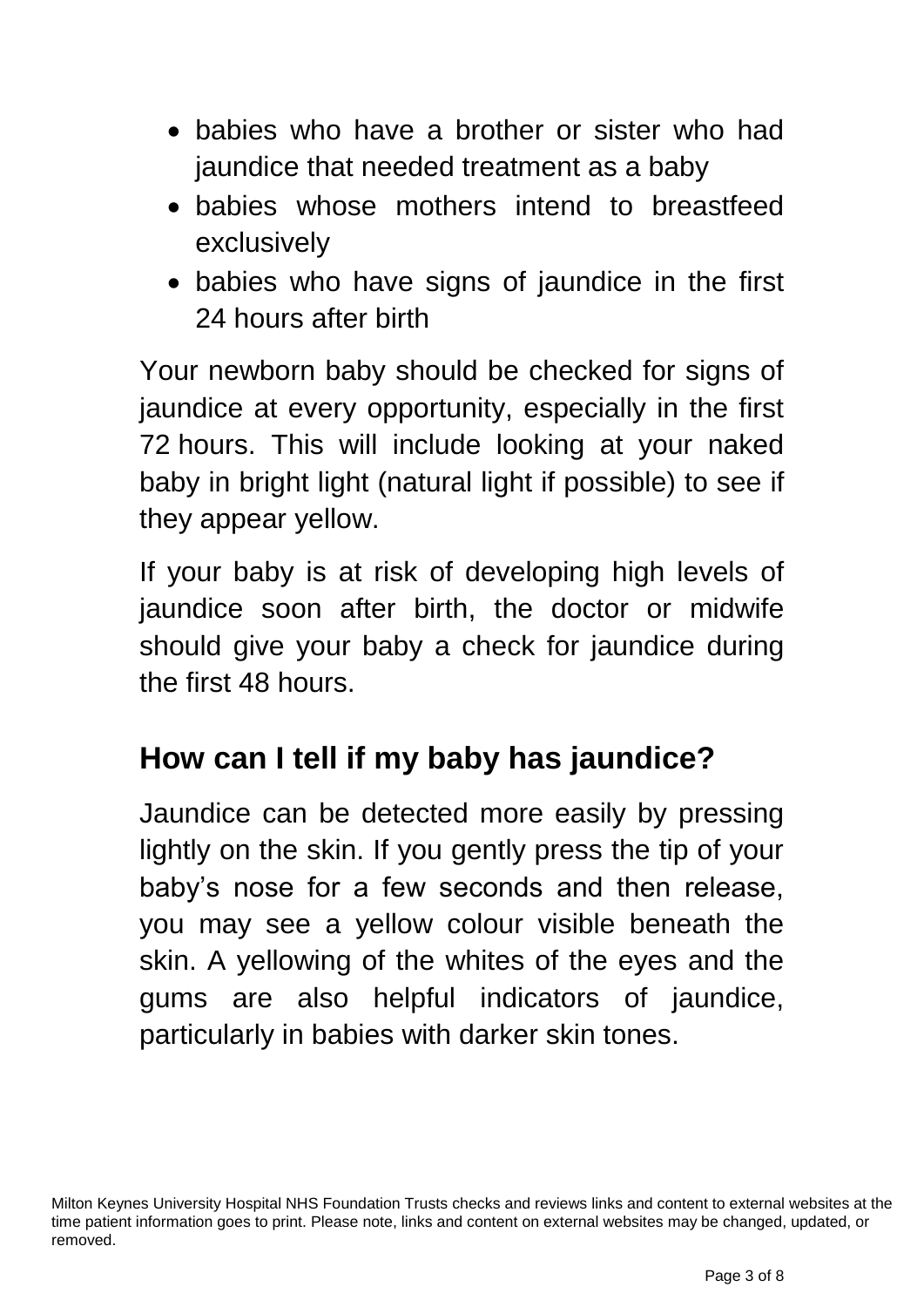# **What should I do if I think my baby has jaundice?**

You must contact the hospital **immediately** on 01908 243478 **if**:

- You think your baby is jaundiced **in the first 24 hours**
- You are concerned that your baby is jaundiced and is **otherwise unwell** e.g. lethargic, not feeding well, 'floppy'
- You are concerned that your baby has **pale, chalky stools and/or dark urine**

If you think your baby is jaundiced after the first 24 hours, but is otherwise well e.g. feeding well, alert, good tone, please call the Community Midwives' Office on 01908 243534 between 9am-4pm. If there is no answer, or outside these hours, please call Labour Ward on 01908 243478 so that your baby can be reviewed promptly.

# **Testing for jaundice**

If it looks like your baby has jaundice, it is important to measure the level of bilirubin is measured. The doctor or midwife shouldn't rely on visual inspection alone to estimate the bilirubin level.

Milton Keynes University Hospital NHS Foundation Trusts checks and reviews links and content to external websites at the time patient information goes to print. Please note, links and content on external websites may be changed, updated, or removed.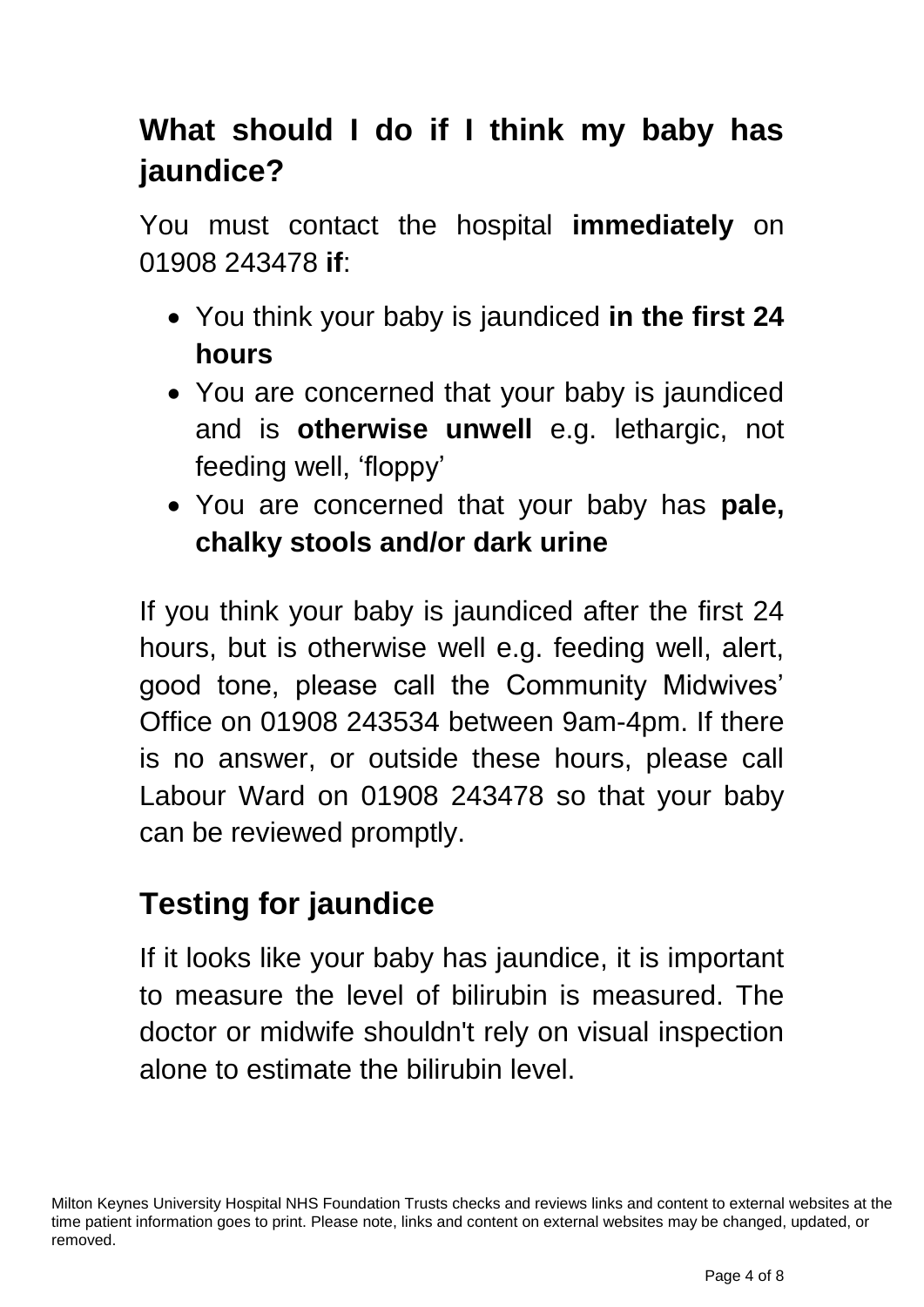### **Babies in the first 24 hours**

If your baby looks jaundiced in the first 24 hours after birth, your baby will need a blood test urgently (within 2 hours) and will be admitted to Ward 10 for review by a paediatrician. This test measures the level of bilirubin in the blood to see if the jaundice needs to be treated. Once the doctor or midwife knows the results of the blood test, more tests may be needed to see if there is an underlying condition causing the jaundice.

### **Babies older than 24 hours**

If your baby looks jaundiced and is older than 24 hours, the doctor or midwife should measure your baby's bilirubin level within 6 hours. This can usually be done using a special hand-held device placed briefly on the skin (a 'bilirubinometer'). It won't hurt your baby. If a bilirubinometer is not available, the reading is high, or in certain clinical situations, the bilirubin levels can be measured using a blood test.

# **Treating jaundice**

The doctor or midwife will use a table or chart to decide whether your baby's bilirubin level needs treating and what kind of treatment would be best.

Milton Keynes University Hospital NHS Foundation Trusts checks and reviews links and content to external websites at the time patient information goes to print. Please note, links and content on external websites may be changed, updated, or removed.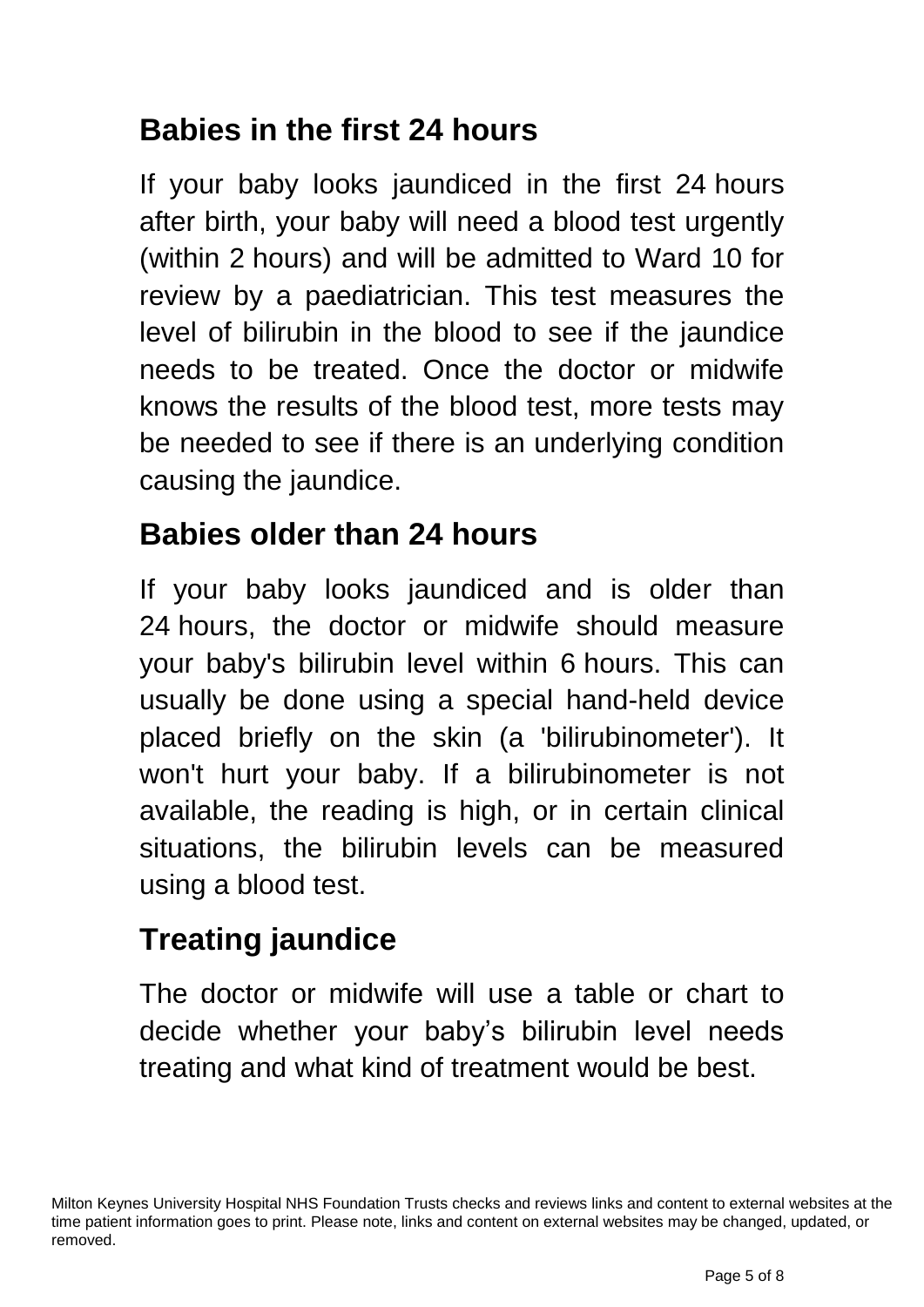If your baby needs treatment for jaundice, this will be done in hospital. The doctor or midwife should give you appropriate information about the treatments. The information should include:

- what the treatment involves
- how long the treatment is likely to last
- how you can hold, touch and feed your baby during their treatment

### **Phototherapy treatment for jaundice**

If the doctor or midwife decides that treatment is needed because your baby's bilirubin level is higher than expected, your baby will usually be treated using phototherapy.

Phototherapy involves placing the baby under a special light (not sunlight). Light of a certain wavelength helps the body to break down the bilirubin and pass it out of the body.

During phototherapy your baby will be placed in a cot or incubator with light sources overhead. Your baby's eyes should be protected, temperature monitored and your baby should be checked to make sure he or she stays hydrated (has enough fluid in their body).

The treatment may be stopped from time to time for up to 30 minutes so you can hold, feed and cuddle your baby and change their nappy. You should be

Milton Keynes University Hospital NHS Foundation Trusts checks and reviews links and content to external websites at the time patient information goes to print. Please note, links and content on external websites may be changed, updated, or removed.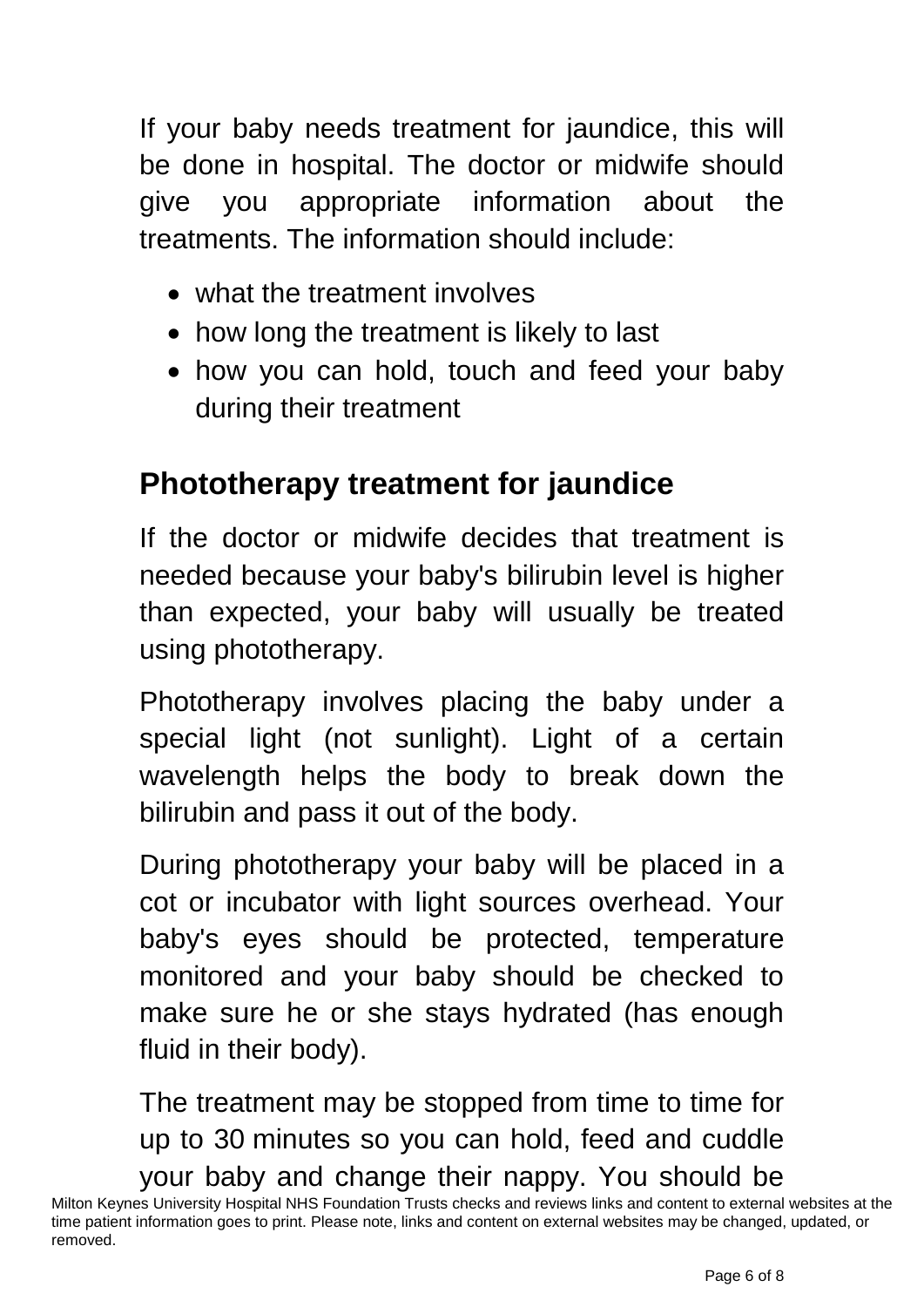given help to ensure your baby is feeding effectively.

### **Checking to see if phototherapy is working**

The level of bilirubin in your baby's blood will need to be checked with a blood test every 4–6 hours after starting phototherapy to see if the treatment is working. Once the levels of bilirubin become stable or fall, they will still have to be checked every 6– 12 hours. When your baby's jaundice does get better, phototherapy can be stopped but your baby will need another blood test 8–12 hours later to make sure the jaundice has not returned to a level that would need further treatment.

### **Intensified phototherapy treatment**

If your baby's bilirubin level is very high or rising quickly, or if your baby's jaundice does not improve after phototherapy, your baby's treatment should be stepped up. The healthcare team should offer 'intensified' phototherapy. This may either be carried out on Ward 10 or the Neonatal Unit depending on the level of treatment. This involves increasing the amount of light used in phototherapy. The phototherapy lamp may be turned up or another light source added to give more light. During intensified phototherapy, the treatment should not be stopped for breaks. If you are breastfeeding, you may need to temporarily express

Milton Keynes University Hospital NHS Foundation Trusts checks and reviews links and content to external websites at the time patient information goes to print. Please note, links and content on external websites may be changed, updated, or removed.